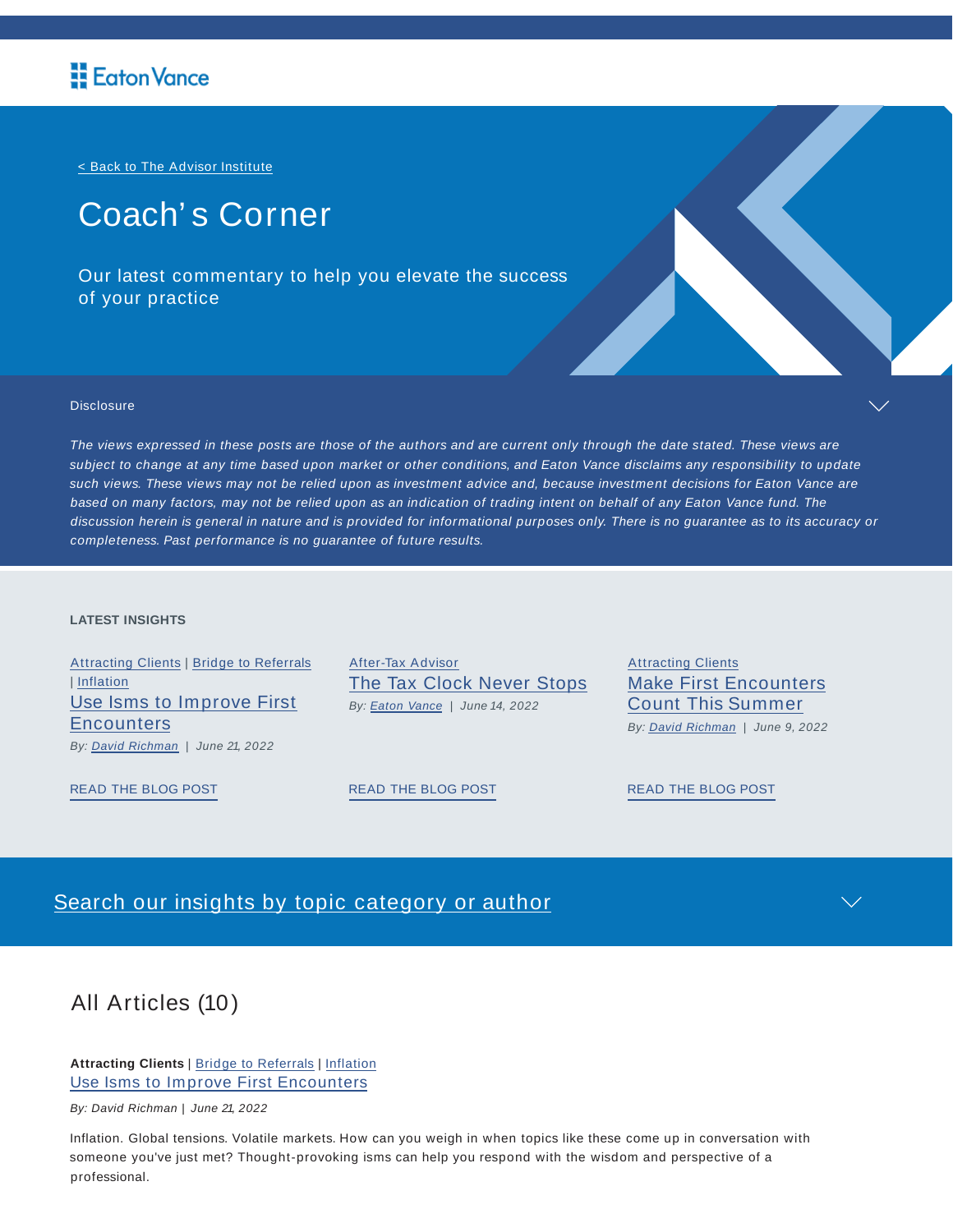

David Richman Managing Director Advisor Institute

## **Attracting Clients** Make First Encounters Count This Summer

By: David Richman | June 9, 2022

The start of the summer is ideal to make first encounters count—family gatheings, weddings, neighborhood events, or even on vacation. Normally, we do not advocate talking business in social gatherings. However, these are not normal times.

#### READ MORE Y



David Richman Managing Director Advisor Institute

## After-Tax Advisor | **Attracting Clients** Turning Tax Losses Into Client Wins

By: Eaton Vance | June 1, 2022

Have you ever noticed what happens in a conversation when you use the word "loss"? The typical reaction is that the other person stops listening as soon as the word leaves your lips. It's as if that other person is struggling to find a way to explain to you that they don't want to lose money. Nobody does, of course, but it happens. How can you turn these loss conversations into client wins?

#### READ MORE Y



Eaton Vance Advisor Institute

## **Attracting Clients** | Chasing Positivity Turn the Proverbial Light on With the Right Phrases

By: David Richman | May 25, 2022

The key to inspiring action — the thid dynamic of Chasing Positivity $^\circ$  —  $\dot{\rm s}$  understanding two key moments:

#### READ MORE Y



David Richman Managing Director Advisor Institute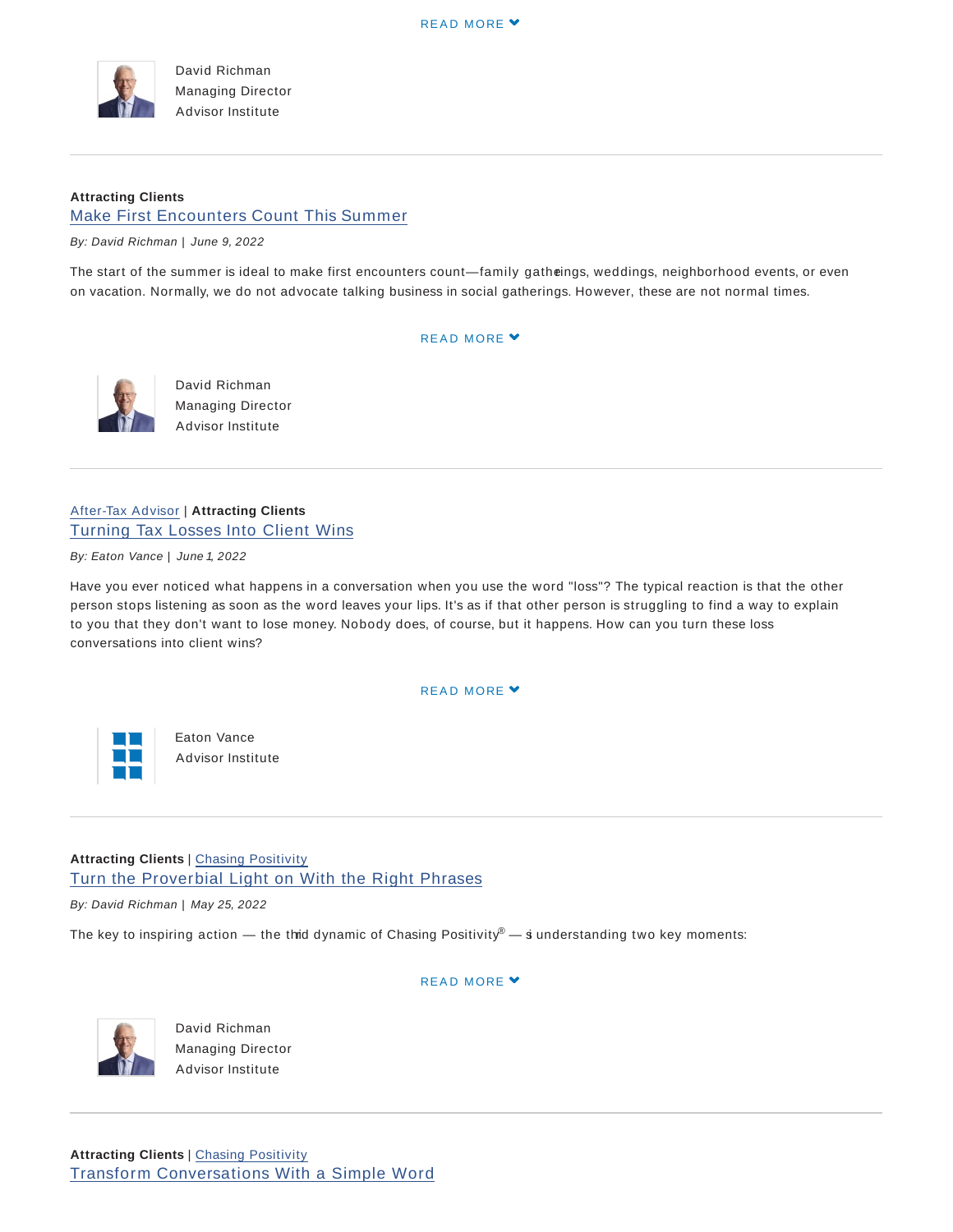#### By: David Richman | May 11, 2022

Including certain words and phrases in your conversations can help you inspire prospects and clients to take actions that are in their best interests. The most powerful way for you to transform prospect and client conversations is using the word "and," as it has such versatility.

READ MORE Y



David Richman Managing Director Advisor Institute

After-Tax Advisor | **Attracting Clients** On Taxes: When No Surprise Is the Best Surprise

By: Eaton Vance | May 3, 2022

Starting a conversation with current and prospective clients after "tax season" can be as simple as asking: "Did your tax bill (or refund) catch you by surprise this year?"

#### READ MORE Y



Eaton Vance Advisor Institute

## **Attracting Clients** | Chasing Positivity Reframe the Purpose of Prospecting Calls

By: David Richman | April 27, 2022

Have you ever been on a prospecting call where the the prospect is still speaking and you are already framing your next comment? We have all been there.



David Richman Managing Director Advisor Institute

READ MORE Y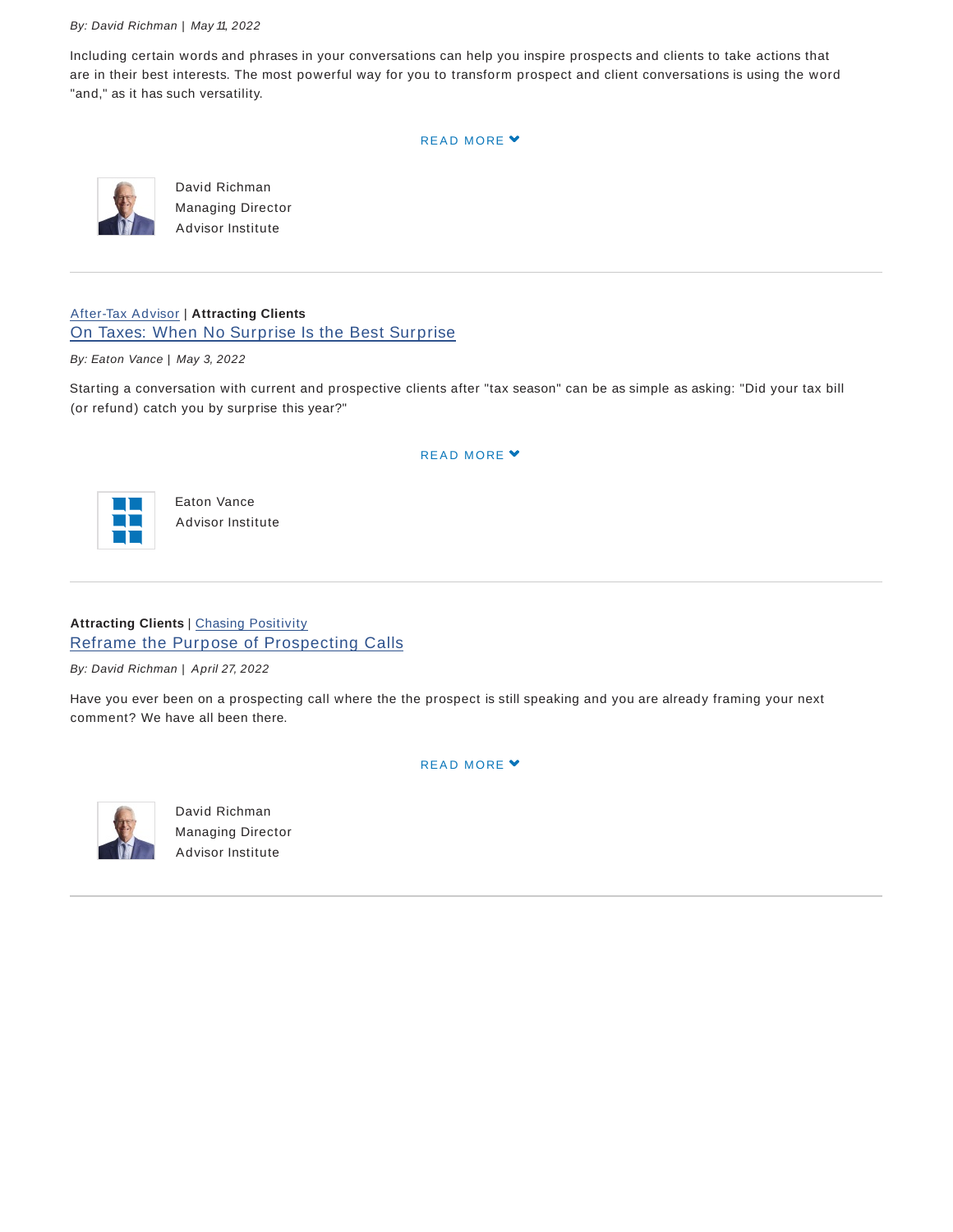## **Attracting Clients** | Chasing Positivity 3 Questions to Foster Collaboration

#### By: David Richman | April 19, 2022

For the past two years, existing and prospective clients experienced their own unique journeys with their health, families, businesses and, potentially, even shifting mindsets and priorities. This is no time for superficiality. Rather it is the perfect opportunity to ask better questions, deepen client connectivity and collaborate consciously.

#### READ MORE Y



David Richman Managing Director Advisor Institute

## After-Tax Advisor | **Attracting Clients** Turn Prospects Into Clients During Tax Season

By: Eaton Vance | April 6, 2022

Tax Day is right around the corner. Are your prospective clients aware of how different tax scenarios might affect them? As an After-Tax Advisor, you can encourage them to look beyond this year's tax outcome by asking questions that will arouse their curiosity, stimulate their thinking and attract their business.

#### READ MORE Y



Eaton Vance Advisor Institute

## **Attracting Clients** | Chasing Positivity Beware the 'Premature Pivot'

By: David Richman | March 30, 2022

Life events, such as the sale of a business, can open doors to meaningful conversations if you leave yourself behind  $-$  ths means doing your best to attempt to see the world through your clients' eyes instead of your own. Asking thoughtful discovery questions can help you better understand purpose and ultimately tailor the advice and guidance you may offer.



David Richman Managing Director Advisor Institute

#### READ MORE Y